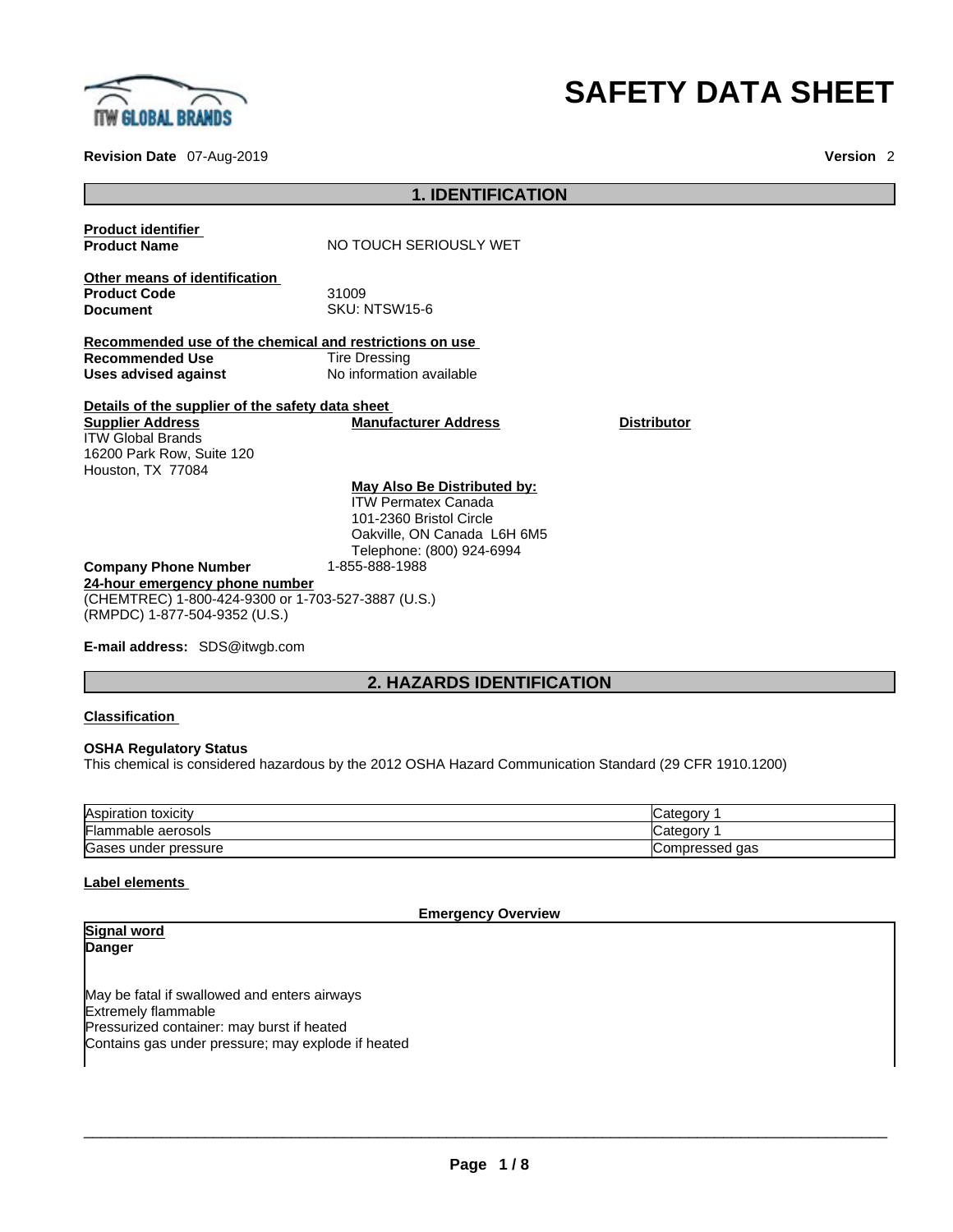

#### **Precautionary Statements - Prevention**

Do not handle until all safety precautions have been read and understood Do not puncture or incinerate container Contents under pressure and can explode when exposed to heat or open flame May cause slip hazard if material gets on floor Keep away from heat/sparks/open flames/hot surfaces. - No smoking Pressurized container: Do not pierce or burn, even after use Use personal protective equipment as required Wash face, hands and any exposed skin thoroughly after handling

#### **Precautionary Statements - Response**

IF IN EYES: Rinse thoroughly with water for several minutes. If eye irritation persists, get medical attention IF INHALED: Remove victim to fresh air and keep at rest

IF SWALLOWED: Immediately call a POISON CENTER or doctor/physician Do NOT induce vomiting

#### **Precautionary Statements - Storage**

Store locked up Store in a well-ventilated place Do not expose to temperatures exceeding 122 °F (50 °C) Keep out of reach of children

#### **Precautionary Statements - Disposal**

Dispose of contents/container to an approved waste disposal plant

#### **Hazards not otherwise classified (HNOC)**

Not applicable

#### **Other Information**

May be harmful in contact with skin. Toxic to aquatic life with long lasting effects. Toxic to aquatic life.

# **3. COMPOSITION/INFORMATION ON INGREDIENTS**

| <b>Chemical Name</b>      | <b>CAS No</b> | Weight-%  |
|---------------------------|---------------|-----------|
| DISTILLATES (PETROLEUM),  | 64742-47-8    | $40 - 70$ |
| <b>HYDROTREATED LIGHT</b> |               |           |
| POLYDIMETHYLSILOXANE      | 63148-62-9    | $10 - 30$ |
| PROPANE (PROPELLANT)      | 74-98-6       | $7 - 13$  |
| 1.1-DIFLUOROETHANE        | 75-37-6       | $7 - 13$  |

# **4. FIRST AID MEASURES**

#### **Description of first aid measures**

General **advice** Get medical advice/attention if you feel unwell.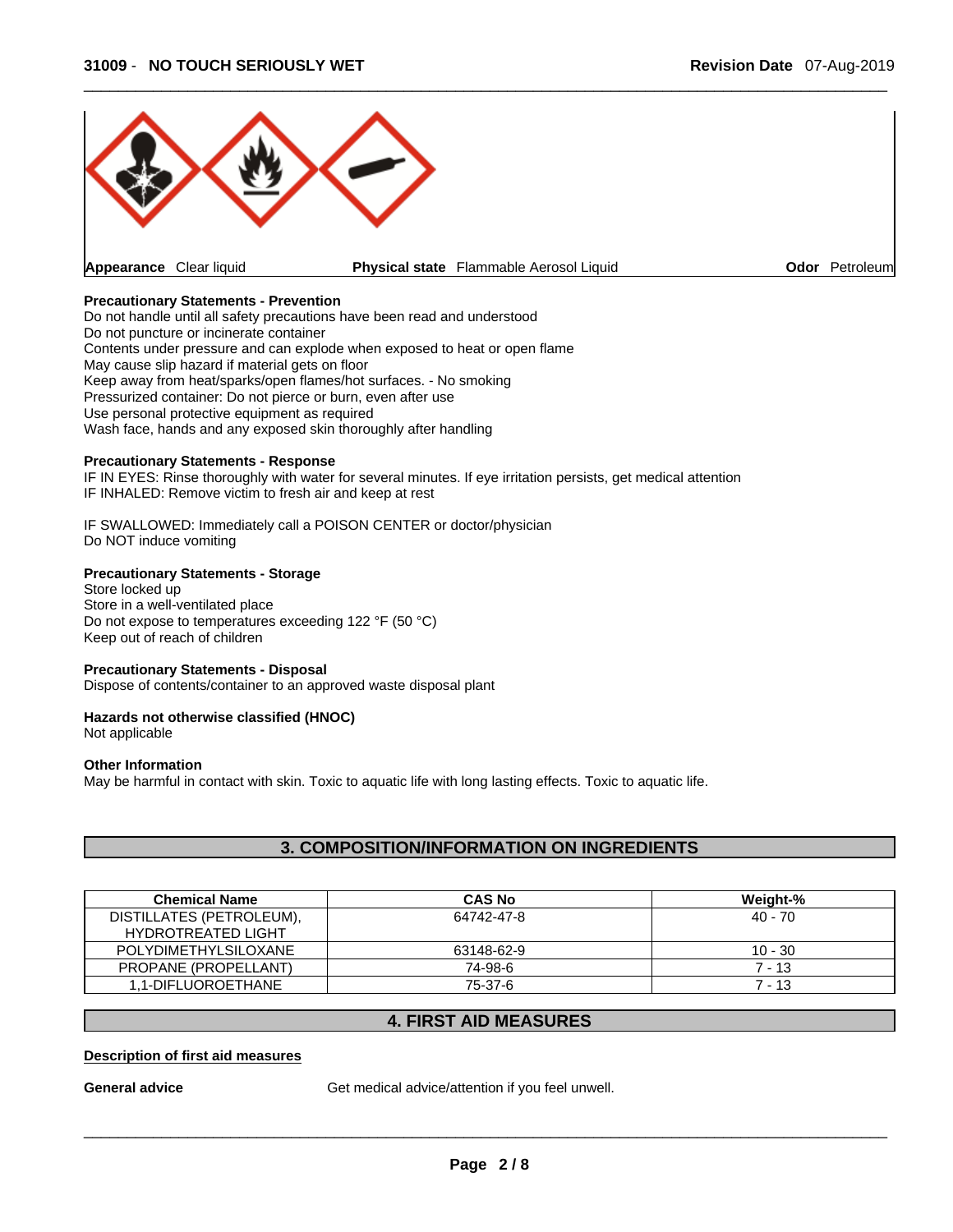| Eye contact                                                                                                                                                         | IF IN EYES: Rinse cautiously with water for several minutes. Remove contact lenses, if<br>present and easy to do. Continue rinsing. If eye irritation persists: Get medical<br>advice/attention.                                                                                                     |  |  |
|---------------------------------------------------------------------------------------------------------------------------------------------------------------------|------------------------------------------------------------------------------------------------------------------------------------------------------------------------------------------------------------------------------------------------------------------------------------------------------|--|--|
| IF ON SKIN:. Wash skin with soap and water. If skin irritation persists, call a physician.<br>Skin contact<br>Take off contaminated clothing and wash before reuse. |                                                                                                                                                                                                                                                                                                      |  |  |
| <b>Inhalation</b>                                                                                                                                                   | IF INHALED: Remove victim to fresh air and keep at rest in a position comfortable for<br>breathing. If symptoms persist, call a physician.                                                                                                                                                           |  |  |
| Ingestion                                                                                                                                                           | IF SWALLOWED:. Do NOT induce vomiting. Never give anything by mouth to an<br>unconscious person. Call a physician.                                                                                                                                                                                   |  |  |
| Self-protection of the first aider                                                                                                                                  | Ensure that medical personnel are aware of the material(s) involved and take precautions to<br>protect themselves.                                                                                                                                                                                   |  |  |
| Most important symptoms and effects, both acute and delayed                                                                                                         |                                                                                                                                                                                                                                                                                                      |  |  |
| <b>Symptoms</b>                                                                                                                                                     | See section 2 for more information.                                                                                                                                                                                                                                                                  |  |  |
|                                                                                                                                                                     | Indication of any immediate medical attention and special treatment needed                                                                                                                                                                                                                           |  |  |
| Note to physicians                                                                                                                                                  | Treat symptomatically.                                                                                                                                                                                                                                                                               |  |  |
|                                                                                                                                                                     | <b>5. FIRE-FIGHTING MEASURES</b>                                                                                                                                                                                                                                                                     |  |  |
| Suitable extinguishing media<br>Dry chemical, CO2, sand, earth, water spray or regular foam<br>Unsuitable extinguishing media<br>None                               |                                                                                                                                                                                                                                                                                                      |  |  |
| Specific hazards arising from the chemical<br>container away from heat and sources of ignition.                                                                     | Extremely flammable. Contents under pressure and can explode when exposed to heat or flames. Keep product and empty                                                                                                                                                                                  |  |  |
| <b>Explosion data</b><br><b>Sensitivity to Mechanical Impact</b><br><b>Sensitivity to Static Discharge</b>                                                          | None.<br>May be ignited by friction, heat, sparks or flames.                                                                                                                                                                                                                                         |  |  |
| <b>Protective equipment and precautions for firefighters</b><br>protective gear.                                                                                    | As in any fire, wear self-contained breathing apparatus pressure-demand, MSHA/NIOSH (approved or equivalent) and full                                                                                                                                                                                |  |  |
|                                                                                                                                                                     | <b>6. ACCIDENTAL RELEASE MEASURES</b>                                                                                                                                                                                                                                                                |  |  |
|                                                                                                                                                                     | <b>Personal precautions, protective equipment and emergency procedures</b>                                                                                                                                                                                                                           |  |  |
| <b>Personal precautions</b>                                                                                                                                         | ELIMINATE all ignition sources (no smoking, flares, sparks or flames in immediate area).<br>Ensure adequate ventilation, especially in confined areas. Avoid contact with eyes and skin.<br>Use personal protective equipment as required. Take precautionary measures against<br>static discharges. |  |  |
| <b>Environmental precautions</b>                                                                                                                                    |                                                                                                                                                                                                                                                                                                      |  |  |
| <b>Environmental precautions</b>                                                                                                                                    | See Section 12 for additional Ecological Information.                                                                                                                                                                                                                                                |  |  |

#### **Methods and material for containment and cleaning up**

- **Methods for containment** Prevent further leakage or spillage if safe to do so.
- **Methods for cleaning up** Ensure adequate ventilation. Soak up with inert absorbent material. Sweep up and shovel  $\_$  ,  $\_$  ,  $\_$  ,  $\_$  ,  $\_$  ,  $\_$  ,  $\_$  ,  $\_$  ,  $\_$  ,  $\_$  ,  $\_$  ,  $\_$  ,  $\_$  ,  $\_$  ,  $\_$  ,  $\_$  ,  $\_$  ,  $\_$  ,  $\_$  ,  $\_$  ,  $\_$  ,  $\_$  ,  $\_$  ,  $\_$  ,  $\_$  ,  $\_$  ,  $\_$  ,  $\_$  ,  $\_$  ,  $\_$  ,  $\_$  ,  $\_$  ,  $\_$  ,  $\_$  ,  $\_$  ,  $\_$  ,  $\_$  ,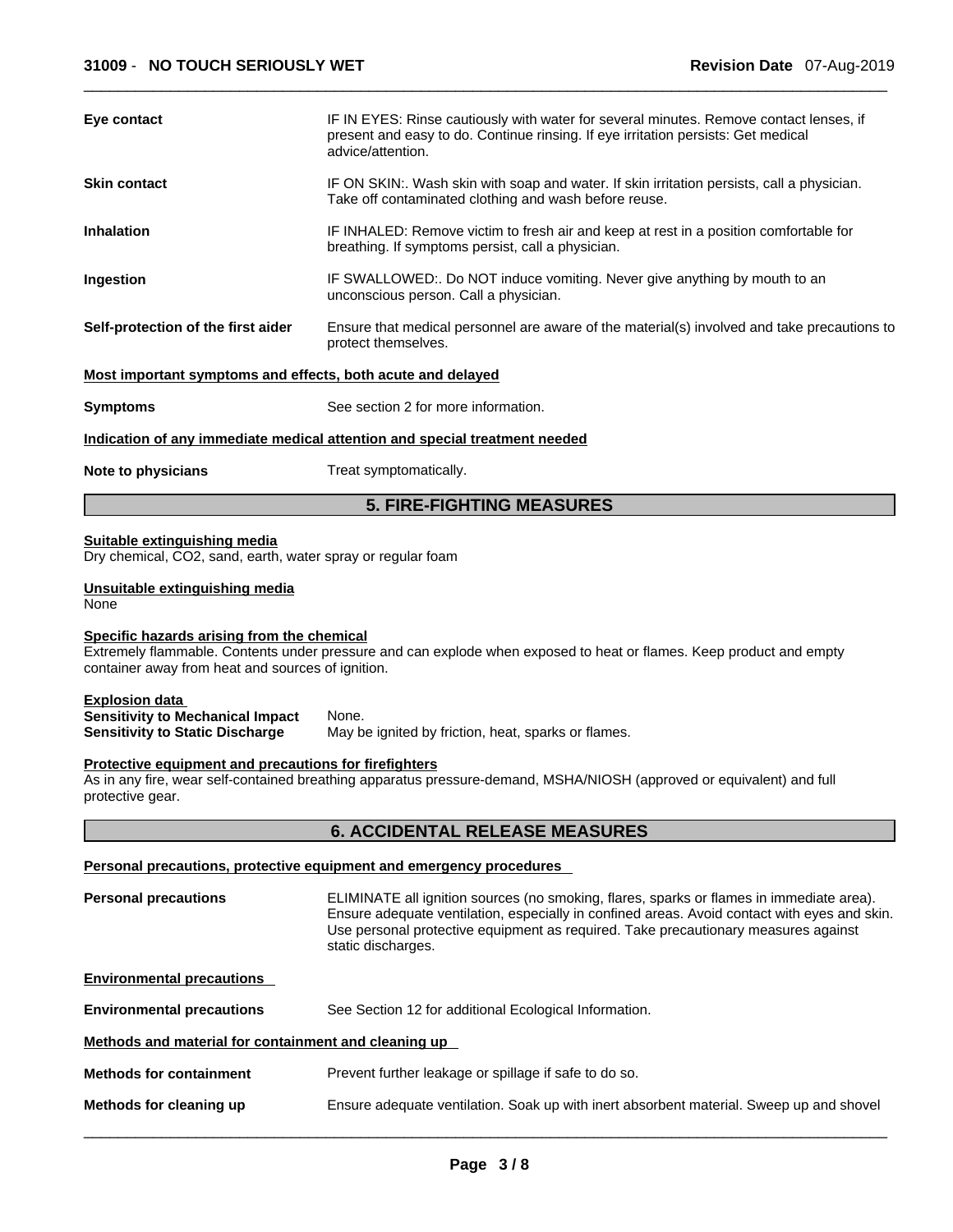|                                                              | into suitable containers for disposal. Take precautionary measures against static<br>discharges.                                                                                                                                                                                  |
|--------------------------------------------------------------|-----------------------------------------------------------------------------------------------------------------------------------------------------------------------------------------------------------------------------------------------------------------------------------|
| Prevention of secondary hazards                              | Clean contaminated objects and areas thoroughly observing environmental regulations.                                                                                                                                                                                              |
|                                                              | <b>7. HANDLING AND STORAGE</b>                                                                                                                                                                                                                                                    |
| <b>Precautions for safe handling</b>                         |                                                                                                                                                                                                                                                                                   |
| Advice on safe handling                                      | Do not puncture or incinerate cans. Contents under pressure. Remove all sources of<br>ignition. Handle in accordance with good industrial hygiene and safety practice. Avoid<br>contact with skin and eyes. Keep away from heat/sparks/open flames/hot surfaces. - No<br>smoking. |
| Conditions for safe storage, including any incompatibilities |                                                                                                                                                                                                                                                                                   |
| <b>Storage Conditions</b>                                    | Keep containers tightly closed in a cool, well-ventilated place. Keep away from sunlight,<br>ignition sources and other sources of heat. Do not expose to temperatures exceeding 50<br>°C/122 °F. Keep out of the reach of children.                                              |
| Incompatible materials                                       | Strong oxidizing agents                                                                                                                                                                                                                                                           |

# **8. EXPOSURE CONTROLS/PERSONAL PROTECTION**

#### **Control parameters**

#### **Exposure Guidelines** .

| <b>Chemical Name</b> | <b>ACGIH TLV</b>                 | <b>OSHA PEL</b>                      | <b>NIOSH IDLH</b>          |
|----------------------|----------------------------------|--------------------------------------|----------------------------|
| PROPANE (PROPELLANT) | See Appendix F: Minimal          | TWA: 1000 ppm                        | IDLH: $2100$ ppm           |
| 74-98-6              | Oxygen Content, explosion hazard | TWA: $1800 \text{ mg/m}^3$           | TWA: 1000 ppm              |
|                      |                                  | (vacated) TWA: 1000 ppm              | TWA: $1800 \text{ mg/m}^3$ |
|                      |                                  | (vacated) TWA: $1800 \text{ mg/m}^3$ |                            |

*NIOSH IDLH Immediately Dangerous to Life or Health* 

**Other Information** Vacated limits revoked by the Court of Appeals decision in AFL-CIO v.OSHA, 965 F.2d 962 (11th Cir., 1992).

#### **Appropriate engineering controls**

| <b>Engineering Controls</b> | Showers             |  |
|-----------------------------|---------------------|--|
|                             | Eyewash stations    |  |
|                             | Ventilation systems |  |

#### **Individual protection measures, such as personal protective equipment**

| Eye/face protection                   | Wear safety glasses with side shields (or goggles).                                                                                             |
|---------------------------------------|-------------------------------------------------------------------------------------------------------------------------------------------------|
| Skin and body protection              | Wear protective natural rubber, nitrile rubber, Neoprene™ or PVC gloves.                                                                        |
| <b>Respiratory protection</b>         | Use NIOSH-approved air-purifying respirator with organic vapor cartridge or canister, as<br>appropriate.                                        |
| <b>General Hygiene Considerations</b> | Handle in accordance with good industrial hygiene and safety practice. Regular cleaning of<br>equipment, work area and clothing is recommended. |

# 9. PHYSICAL AND CHEMICAL PROPERTIES

| 9.1. Information on basic physical and chemical properties |                          |  |
|------------------------------------------------------------|--------------------------|--|
| <b>Physical state</b>                                      | Flammable Aerosol Liquid |  |
| Appearance                                                 | Clear liquid             |  |
| Odor                                                       | Petroleum                |  |
| <b>Odor threshold</b>                                      | No information available |  |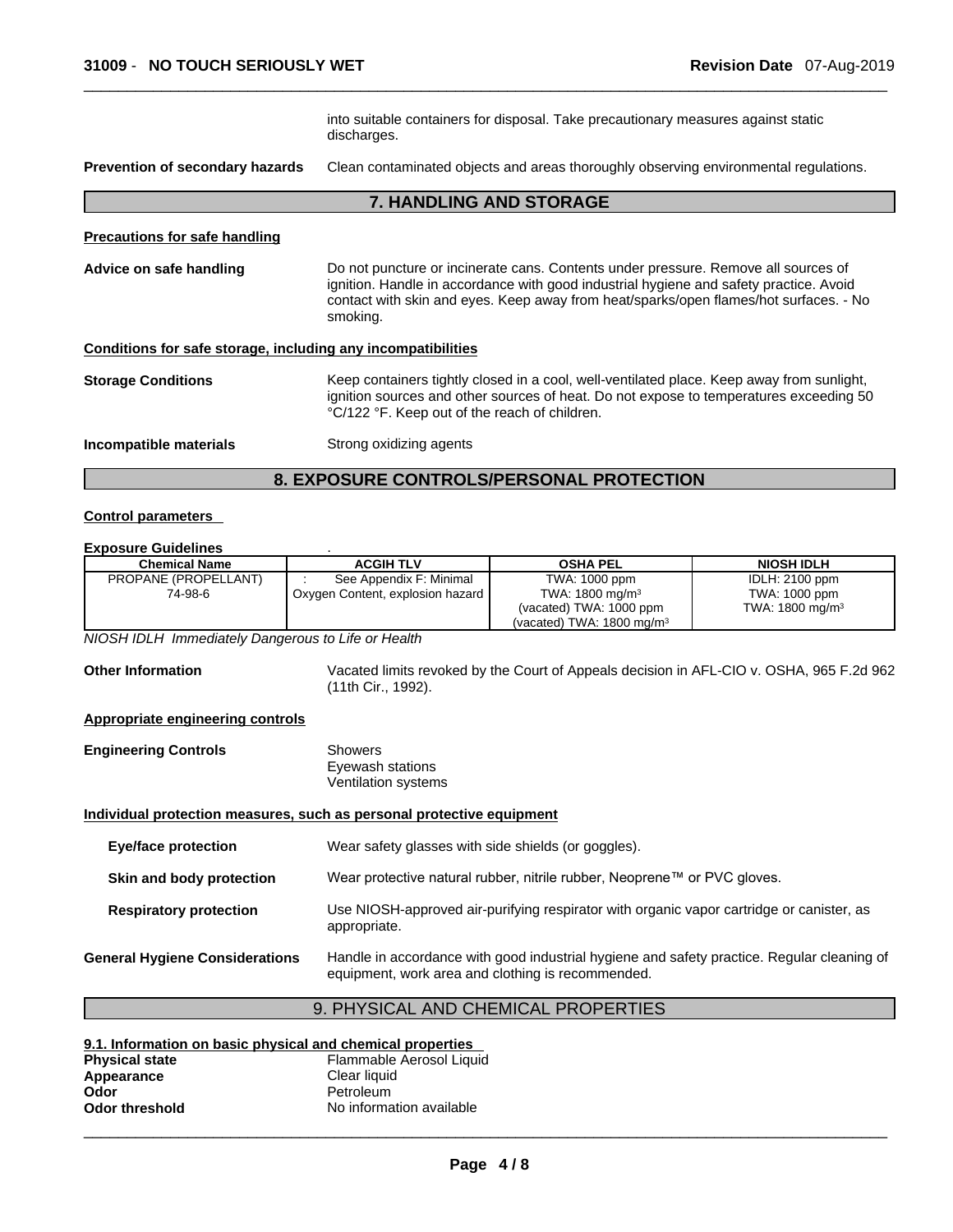| <b>Property</b>                  | <b>Values</b>            |
|----------------------------------|--------------------------|
| рH                               | Not Applicable           |
| Melting point / freezing point   | No information available |
| Boiling point / boiling range    | No information available |
| <b>Flash point</b>               | 79°C 175°F               |
| <b>Evaporation rate</b>          | No information available |
| Flammability (solid, gas)        | No information available |
| <b>Flammability Limit in Air</b> |                          |
| <b>Upper flammability limit:</b> | No information available |
| Lower flammability limit:        | No information available |
| Vapor pressure                   | Not Determined           |
| <b>Vapor density</b>             | No information available |
| <b>Relative density</b>          | 0.83                     |
| <b>Water solubility</b>          | No information available |
| Solubility(ies)                  | No information available |
| <b>Partition coefficient</b>     | No information available |
| <b>Autoignition temperature</b>  | No information available |
| <b>Decomposition temperature</b> | No information available |
| <b>Kinematic viscosity</b>       | No information available |
| <b>Dynamic viscosity</b>         | No information available |
| <b>Explosive properties</b>      | No information available |
| <b>Oxidizing properties</b>      | No information available |
| <b>Other Information</b>         |                          |
| <b>Softening point</b>           | No information available |
| Molecular weight                 | No information available |
| VOC Content (%)                  | ~10                      |
| <b>Density</b>                   | 0.83                     |
| <b>Bulk density</b>              | No information available |
| <b>SADT</b> (self-accelerating   | No information available |

**Remarks • Method** 

**Liquid Concentrate** 

# **10. STABILITY AND REACTIVITY**

# **Reactivity**

Stable under normal use

# **Chemical stability**

Stable under normal conditions

**decomposition temperature)**

#### **Possibility of Hazardous Reactions**

None under normal processing.

#### **Conditions to avoid**

Heat, flames and sparks. Temperatures >50 °C / 122 °F.

#### **Incompatible materials**

Strong oxidizing agents

#### **Hazardous Decomposition Products**

Carbon oxides

### **11. TOXICOLOGICAL INFORMATION**

#### **Information on likely routes of exposure**

**Inhalation** May cause irritation of respiratory tract.

**Eye contact Contact** Contact with eyes may cause irritation. May cause redness and tearing of the eyes.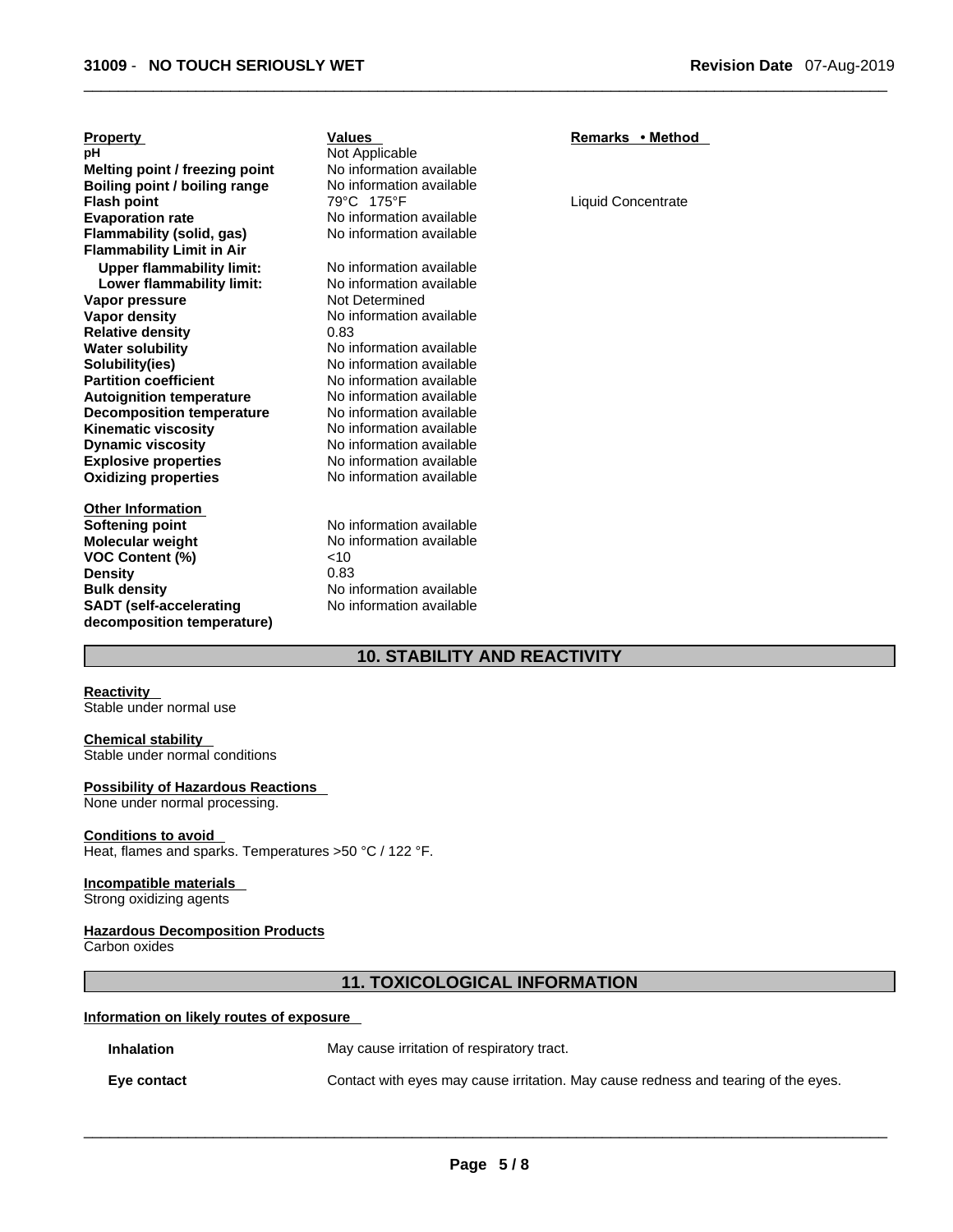**Skin contact** May cause skin irritation and/or dermatitis.

**Ingestion HARMFUL - MAY CAUSE LUNG DAMAGE IF SWALLOWED. Potential for aspiration if** swallowed. Aspiration may cause pulmonary edema and pneumonitis.

| <b>Chemical Name</b>                                                   | Oral LD50                       | Dermal LD50             | <b>Inhalation LC50</b>    |
|------------------------------------------------------------------------|---------------------------------|-------------------------|---------------------------|
| DISTILLATES (PETROLEUM),<br><b>IHYDROTREATED LIGHT</b><br>  64742-47-8 | $>$ 5000 mg/kg (Rat)            | $>$ 2000 mg/kg (Rabbit) | > 5.2 mg/L (Rat) 4 h      |
| <b>POLYDIMETHYLSILOXANE</b><br>  63148-62-9                            | > 17 g/kg (Rat) > 24 g/kg (Rat) | > 2 g/kg (Rabbit)       |                           |
| <b>PROPANE (PROPELLANT)</b><br>74-98-6                                 |                                 |                         | > 800000 ppm (Rat) 15 min |

#### **Information on toxicological effects**

**Symptoms** No information available.

#### **Delayed and immediate effects as well as chronic effects from short and long-term exposure**

| <b>Sensitization</b>        | No information available. |
|-----------------------------|---------------------------|
| Germ cell mutagenicity      | No information available. |
| Carcinogenicity             | No information available. |
| <b>Target Organ Effects</b> | Central nervous system.   |

#### **The following values are calculated based on chapter 3.1 of the GHS document** .

| ATEmix (oral)           | 6491 mg/kg   |
|-------------------------|--------------|
| ATEmix (dermal)         | 2253 mg/kg   |
| ATEmix (inhalation-gas) | 3281111 mg/l |

# **12. ECOLOGICAL INFORMATION**

#### **Ecotoxicity**

#### **Persistence and degradability**

No information available.

#### **Bioaccumulation**

No information available.

#### **Mobility**

Disperses in water.

| <b>Chemical Name</b> | <b>Partition coefficient</b> |
|----------------------|------------------------------|
| PROPANE (PROPELLANT) | ں.ے                          |
| 74-98-6              |                              |

#### **Other adverse effects**

No information available

# **13. DISPOSAL CONSIDERATIONS**

#### **Waste treatment methods**

| <b>Disposal of wastes</b>  | Recover or recycle if possible. Disposal should be in accordance with applicable regional,<br>national and local laws and regulations. |
|----------------------------|----------------------------------------------------------------------------------------------------------------------------------------|
| Contaminated packaging     | Do not reuse container.                                                                                                                |
| <b>US EPA Waste Number</b> | Not applicable                                                                                                                         |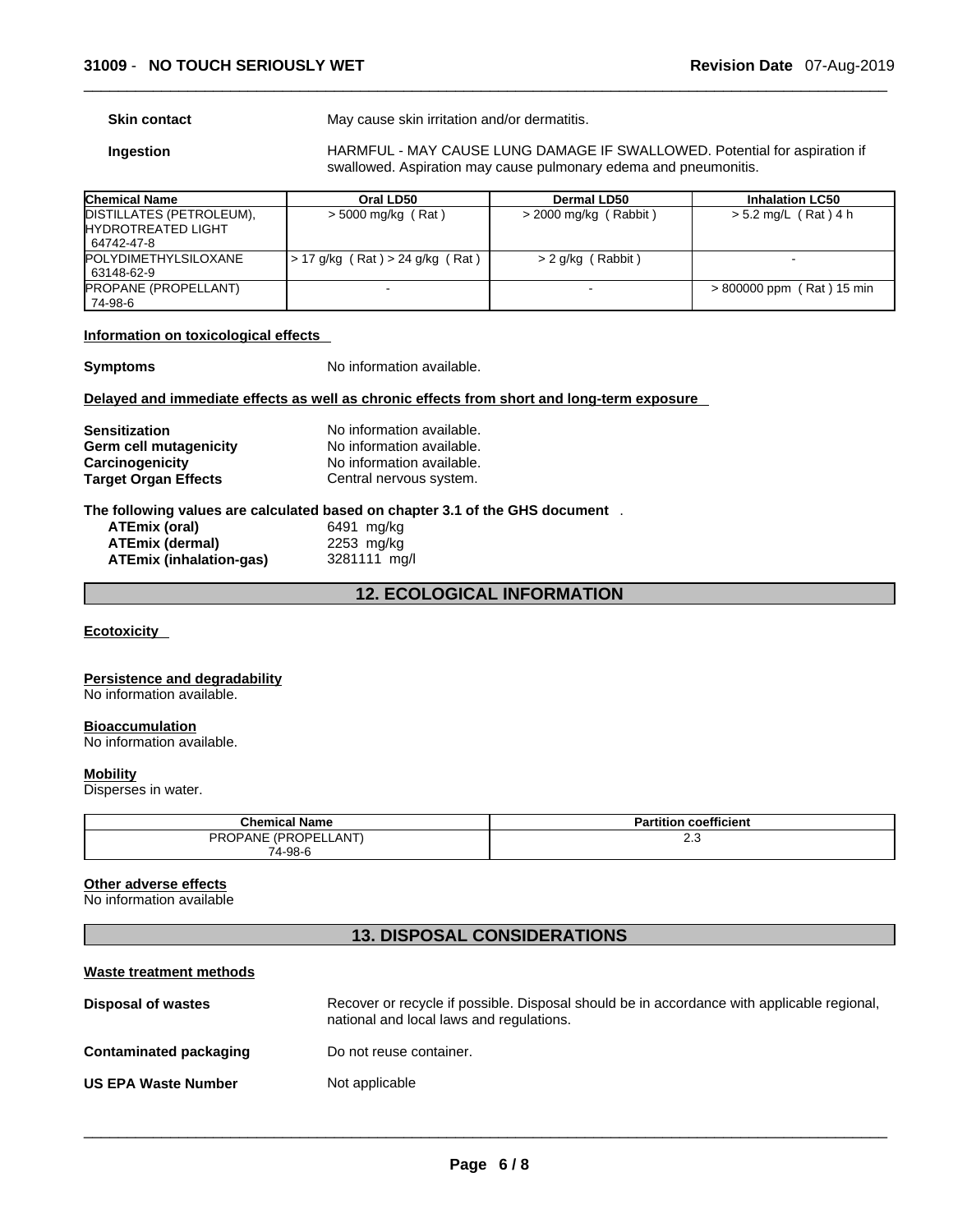# **14. TRANSPORT INFORMATION**

| DOT<br><b>UN/ID No</b><br>Proper shipping name:<br><b>Hazard Class</b> | UN 1950<br>Aerosols, Limited Quantity (LQ)<br>2.1 |  |
|------------------------------------------------------------------------|---------------------------------------------------|--|
| IATA<br>UN/ID No<br>Proper shipping name:<br><b>Hazard Class</b>       | UN 1950<br>Aerosols, Limited Quantity (LQ)<br>2.1 |  |
| <b>IMDG</b><br>UN/ID No<br>Proper shipping name:                       | UN 1950<br>Aerosols, Limited Quantity (LQ)        |  |

# **15. REGULATORY INFORMATION**

**Hazard Class** 2.1

| <b>International Inventories</b> |                 |
|----------------------------------|-----------------|
| <b>TSCA</b>                      | Complies        |
| <b>DSL/NDSL</b>                  | Does not comply |
| <b>EINECS/ELINCS</b>             | Does not comply |
| <b>ENCS</b>                      | Does not comply |
| <b>IECSC</b>                     | Complies        |
| <b>KECL</b>                      | Complies        |
| <b>PICCS</b>                     | Complies        |
| <b>AICS</b>                      | Does not comply |

# **Legend:**

**TSCA** - United States Toxic Substances Control Act Section 8(b) Inventory

**DSL/NDSL** - Canadian Domestic Substances List/Non-Domestic Substances List

 **EINECS/ELINCS** - European Inventory of Existing Chemical Substances/European List of Notified Chemical Substances

**ENCS** - Japan Existing and New Chemical Substances

**IECSC** - China Inventory of Existing Chemical Substances

**KECL** - Korean Existing and Evaluated Chemical Substances

**PICCS** - Philippines Inventory of Chemicals and Chemical Substances

**AICS** - Australian Inventory of Chemical Substances

#### **US Federal Regulations**

#### **SARA 313**

Section 313 of Title III of the Superfund Amendments and Reauthorization Act of 1986 (SARA). This product does not contain any chemicals which are subject to the reporting requirements of the Act and Title 40 of the Code of Federal Regulations, Part 372

#### **SARA 311/312 Hazard Categories**

| Acute health hazard               | No. |
|-----------------------------------|-----|
| <b>Chronic Health Hazard</b>      | N٥  |
| Fire hazard                       | No. |
| Sudden release of pressure hazard | No  |
| <b>Reactive Hazard</b>            | N٥  |

#### **CWA** (Clean Water Act)

This product does not contain any substances regulated as pollutants pursuant to the Clean Water Act (40 CFR 122.21 and 40 CFR 122.42)

#### **CERCLA**

This material, as supplied, does not contain any substances regulated as hazardous substances under the Comprehensive